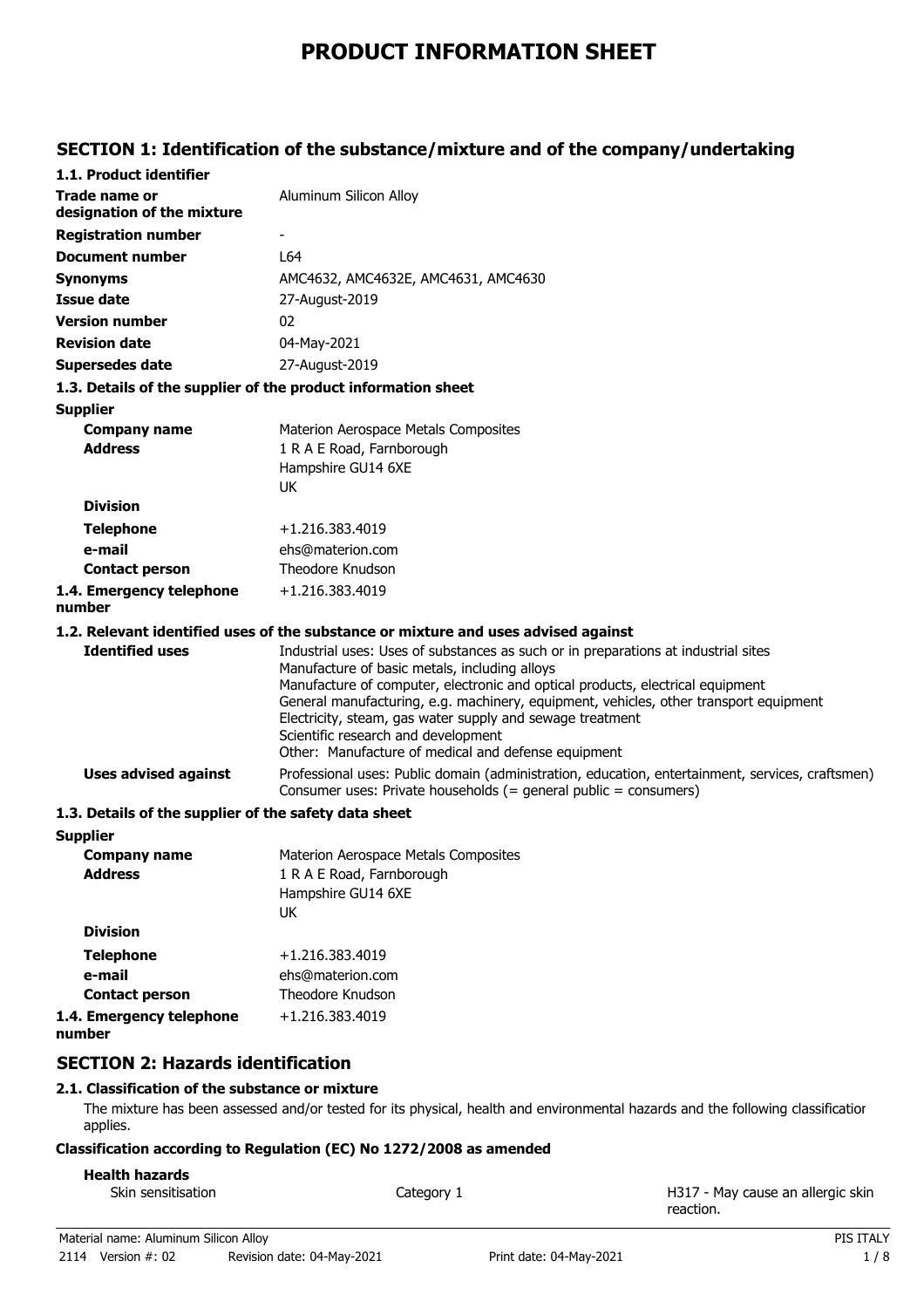| Carcinogenicity       |                                           | Category 2                      | H351 - Suspected of causing<br>cancer.                                                                             |
|-----------------------|-------------------------------------------|---------------------------------|--------------------------------------------------------------------------------------------------------------------|
| exposure              | Specific target organ toxicity - repeated | Category 1 (Respiratory system) | H372 - Causes damage to organs<br>(respiratory system) through<br>prolonged or repeated exposure by<br>inhalation. |
| <b>Hazard summary</b> | Not available.                            |                                 |                                                                                                                    |
| 2.2. Label elements   |                                           |                                 |                                                                                                                    |

### **Label according to Regulation (EC) No. 1272/2008 as amended**

**Contains:** Aluminium, COPPER FLAKES (COATED WITH ALIPHATIC ACID), Iron, magnesium, powder or turnings, NICKEL POWDER; [PARTICLE DIAMETER < 1MM], Silicon

**Hazard pictograms**



### **Signal word** Danger **Hazard statements**

| נמו ט אנמנכוווכוונא |                                                                                        |
|---------------------|----------------------------------------------------------------------------------------|
| H317                | May cause an allergic skin reaction.                                                   |
| H351                | Suspected of causing cancer.                                                           |
| H372                | Causes damage to organs (respiratory system) through prolonged or repeated exposure by |
|                     | inhalation.                                                                            |

### **Precautionary statements**

| <b>Prevention</b>                        |                                                                                                     |
|------------------------------------------|-----------------------------------------------------------------------------------------------------|
| P <sub>201</sub>                         | Obtain special instructions before use.                                                             |
| P <sub>202</sub>                         | Do not handle until all safety precautions have been read and understood.                           |
| P <sub>260</sub>                         | Do not breathe dust/fume/gas/mist/vapours/spray.                                                    |
| P <sub>264</sub>                         | Wash thoroughly after handling.                                                                     |
| P <sub>270</sub>                         | Do not eat, drink or smoke when using this product.                                                 |
| P <sub>272</sub>                         | Contaminated work clothing should not be allowed out of the workplace.                              |
| P <sub>273</sub>                         | Avoid release to the environment.                                                                   |
| P <sub>280</sub>                         | Wear protective gloves/protective clothing/eye protection/face protection.                          |
| <b>Response</b>                          |                                                                                                     |
| $P302 + P350$                            | If on skin: Wash with plenty of water.                                                              |
| $P308 + P313$                            | If exposed or concerned: Get medical advice/attention.                                              |
| $P333 + P313$                            | If skin irritation or rash occurs: Get medical advice/attention.                                    |
| P363                                     | Wash contaminated clothing before reuse.                                                            |
| <b>Storage</b>                           |                                                                                                     |
| P405                                     | Store locked up.                                                                                    |
| <b>Disposal</b>                          |                                                                                                     |
| P501                                     | Dispose of contents/container in accordance with local/regional/national/international regulations. |
| <b>Supplemental label</b><br>information | For further information, please contact the Product Stewardship Department at +1.216.383.4019.      |
| 2.3. Other hazards                       | None known.                                                                                         |

## **SECTION 3: Composition/information on ingredients**

### **3.2. Mixtures**

### **General information**

| <b>Chemical name</b>                          | $\frac{0}{0}$ | No.                                                                 | CAS-No. / EC REACH Registration No. Index No. |                          | <b>Notes</b> |
|-----------------------------------------------|---------------|---------------------------------------------------------------------|-----------------------------------------------|--------------------------|--------------|
| Aluminium                                     | 71 - 87       | 7429-90-5<br>231-072-3                                              |                                               | $013 - 002 - 00 - 1$     |              |
|                                               |               | <b>Classification:</b> Aguatic Acute 1;H400, Aguatic Chronic 1;H410 |                                               |                          |              |
| Silicon                                       | $9 - 24$      | 7440-21-3<br>231-130-8                                              |                                               |                          |              |
| <b>Classification: -</b>                      |               |                                                                     |                                               |                          |              |
| COPPER FLAKES (COATED WITH<br>ALIPHATIC ACID) | $1,8 - 2,2$   | 7440-50-8<br>231-159-6                                              | 01-2119480154-42-0080                         | $\overline{\phantom{0}}$ |              |
| <b>Classification: -</b>                      |               |                                                                     |                                               |                          |              |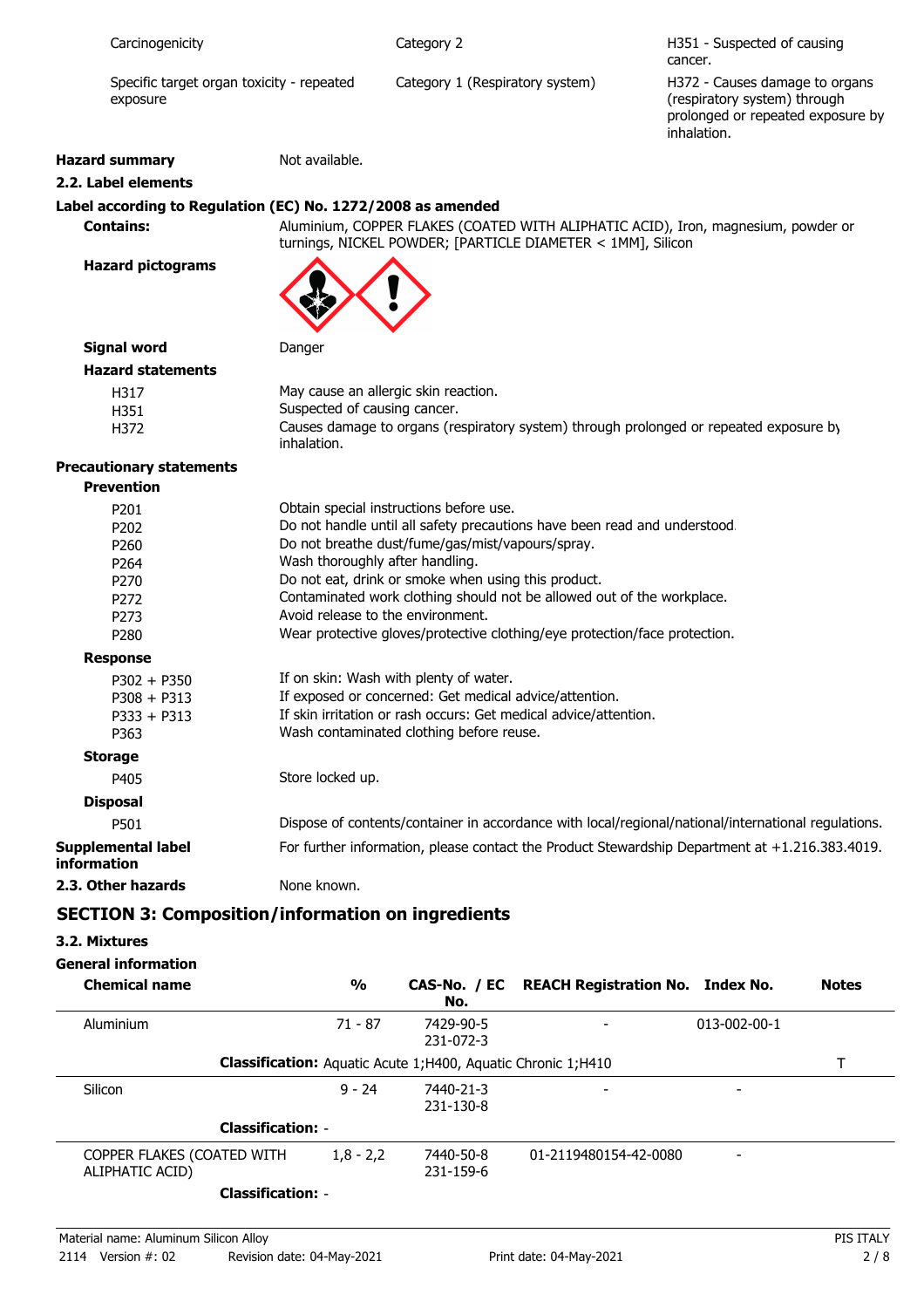| <b>Chemical name</b>                                                                       | $\frac{1}{2}$                                         | CAS-No. / EC<br>No.    | <b>REACH Registration No. Index No.</b>                                                                                                                                                                                                                            | <b>Notes</b> |
|--------------------------------------------------------------------------------------------|-------------------------------------------------------|------------------------|--------------------------------------------------------------------------------------------------------------------------------------------------------------------------------------------------------------------------------------------------------------------|--------------|
| Iron                                                                                       | $1,6 - 2$                                             | 7439-89-6<br>231-096-4 |                                                                                                                                                                                                                                                                    |              |
|                                                                                            | <b>Classification: STOT RE 1;H372</b>                 |                        |                                                                                                                                                                                                                                                                    |              |
| NICKEL POWDER; [PARTICLE<br>DIAMETER < 1MM]                                                | $0,7 - 1,1$                                           | 7440-02-0<br>231-111-4 | 01-2119438727-29-0049 028-002-00-7                                                                                                                                                                                                                                 |              |
|                                                                                            |                                                       |                        | Classification: Skin Sens. 1; H317, STOT SE 3; H335, Carc. 2; H351, STOT RE 2; H373                                                                                                                                                                                | 7, S         |
| magnesium, powder or turnings                                                              | $0,5 - 0,7$                                           | 7439-95-4<br>231-104-6 |                                                                                                                                                                                                                                                                    |              |
|                                                                                            |                                                       |                        | Classification: Flam. Sol. 1; H228, Self-heat. 2; H252, Water-React. 2; H261                                                                                                                                                                                       | T            |
| <b>SECTION 4: First aid measures</b>                                                       |                                                       |                        |                                                                                                                                                                                                                                                                    |              |
| <b>General information</b>                                                                 | involved, and take precautions to protect themselves. |                        | If exposed or concerned: get medical attention/advice. If you feel unwell, seek medical advice<br>(show the label where possible). Ensure that medical personnel are aware of the material(s)                                                                      |              |
| 4.1. Description of first aid measures                                                     |                                                       |                        |                                                                                                                                                                                                                                                                    |              |
| <b>Inhalation</b>                                                                          |                                                       |                        | Move to fresh air. Call a physician if symptoms develop or persist.                                                                                                                                                                                                |              |
| <b>Skin contact</b>                                                                        |                                                       |                        | Wash off with soap and water. Get medical attention if irritation develops and persists.                                                                                                                                                                           |              |
| Eye contact<br><b>Ingestion</b>                                                            | Rinse mouth. Get medical attention if symptoms occur. |                        | Rinse with water. Get medical attention if irritation develops and persists.                                                                                                                                                                                       |              |
| 4.2. Most important<br>symptoms and effects, both<br>acute and delayed                     | Prolonged exposure may cause chronic effects.         |                        |                                                                                                                                                                                                                                                                    |              |
| 4.3. Indication of any<br>immediate medical attention<br>and special treatment<br>needed   | Symptoms may be delayed.                              |                        | Provide general supportive measures and treat symptomatically. Keep victim under observation.                                                                                                                                                                      |              |
| <b>SECTION 5: Firefighting measures</b>                                                    |                                                       |                        |                                                                                                                                                                                                                                                                    |              |
| <b>General fire hazards</b>                                                                | No unusual fire or explosion hazards noted.           |                        |                                                                                                                                                                                                                                                                    |              |
| 5.1. Extinguishing media<br>Suitable extinguishing                                         | Powder. Dry sand.                                     |                        |                                                                                                                                                                                                                                                                    |              |
| media<br><b>Unsuitable extinguishing</b>                                                   |                                                       |                        | Water. Do not use water jet as an extinguisher, as this will spread the fire. Carbon dioxide (CO2).                                                                                                                                                                |              |
| media<br>5.2. Special hazards arising<br>from the substance or<br>mixture                  | Not available.                                        |                        |                                                                                                                                                                                                                                                                    |              |
| 5.3. Advice for firefighters<br><b>Special protective</b><br>equipment for<br>firefighters | after a fire.                                         |                        | Wear suitable protective equipment. Pressure-demand self-contained breathing apparatus must be<br>worn by firefighters or any other persons potentially exposed to the particulate released during or                                                              |              |
| <b>Special firefighting</b><br>procedures                                                  | Water runoff can cause environmental damage.          |                        |                                                                                                                                                                                                                                                                    |              |
| <b>SECTION 6: Accidental release measures</b>                                              |                                                       |                        |                                                                                                                                                                                                                                                                    |              |
| 6.1. Personal precautions, protective equipment and emergency procedures                   |                                                       |                        |                                                                                                                                                                                                                                                                    |              |
| For non-emergency<br>personnel                                                             |                                                       |                        | As supplied, this product poses no special release issues.                                                                                                                                                                                                         |              |
| For emergency<br>responders                                                                |                                                       |                        | As supplied, this product poses no special release issues. Keep unnecessary personnel away.                                                                                                                                                                        |              |
| <b>6.2. Environmental</b><br>precautions                                                   |                                                       |                        | Avoid release to the environment. Contact local authorities in case of spillage to drain/aquatic<br>environment. Prevent further leakage or spillage if safe to do so. Do not contaminate water. Avoid<br>discharge into drains, water courses or onto the ground. |              |
| 6.3. Methods and material for<br>containment and cleaning up                               | basements or confined areas.                          |                        | Collect spillage. Prevent product from entering drains. Prevent entry into waterways, sewer,                                                                                                                                                                       |              |
| 6.4. Reference to other<br>sections                                                        |                                                       |                        | For personal protection, see section 8 of the PIS. For waste disposal, see section 13 of the PIS.                                                                                                                                                                  |              |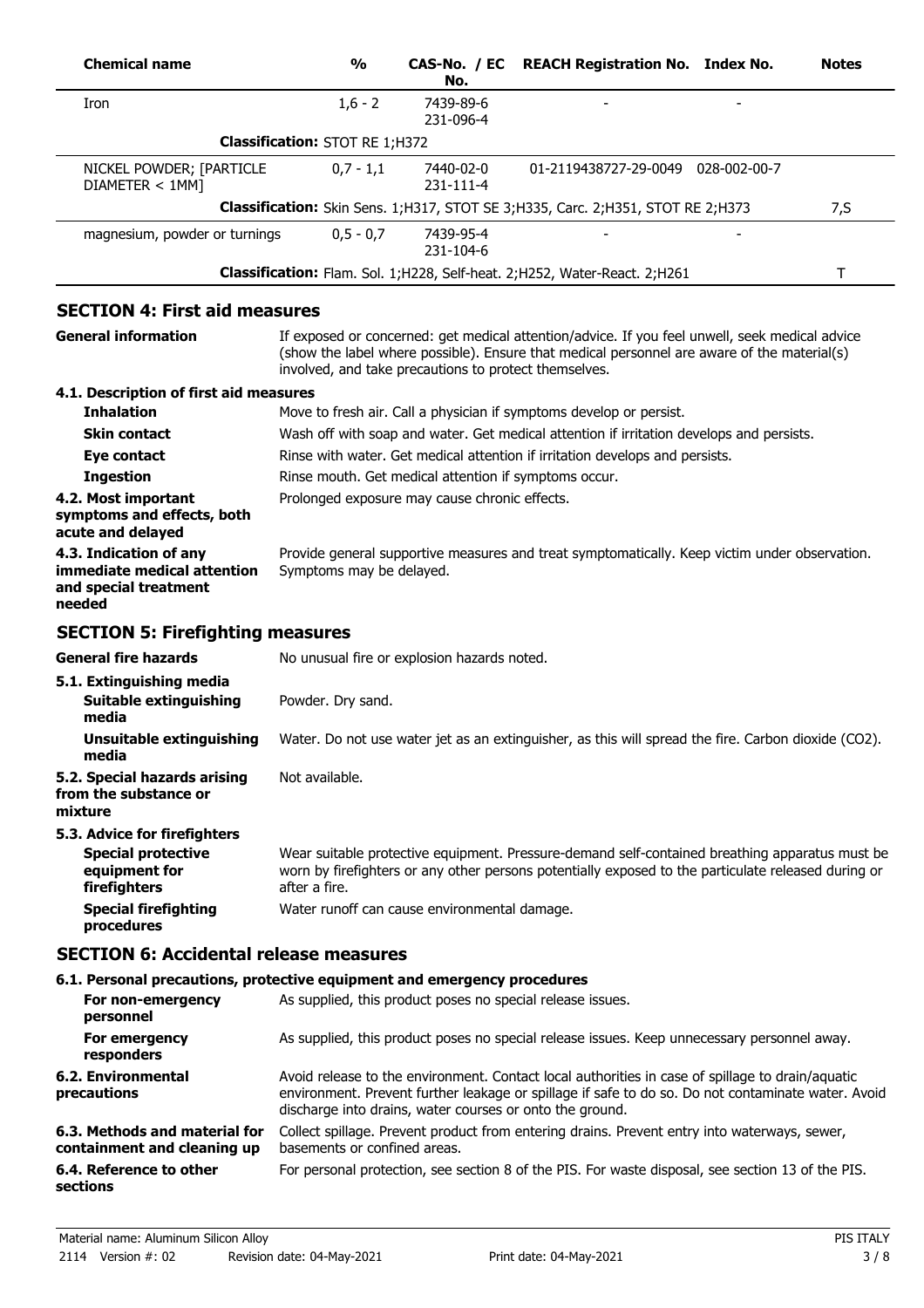# **SECTION 7: Handling and storage**

| 7.1. Precautions for safe<br>handling                                   | Obtain special instructions before use. Do not handle until all safety precautions have been read<br>and understood. Do not taste or swallow. Avoid contact with skin. Avoid contact with eyes. Avoid<br>prolonged exposure. Use personal protective equipment as required. When using, do not eat, drink<br>or smoke. Wash hands thoroughly after handling. Use appropriate container to avoid environmental<br>contamination. Do not empty into drains. Wear suitable gloves. |
|-------------------------------------------------------------------------|---------------------------------------------------------------------------------------------------------------------------------------------------------------------------------------------------------------------------------------------------------------------------------------------------------------------------------------------------------------------------------------------------------------------------------------------------------------------------------|
| 7.2. Conditions for safe<br>storage, including any<br>incompatibilities | Store locked up. Use appropriate container to avoid environmental contamination. Keep container<br>tightly closed. Store in a cool, dry place out of direct sunlight. Store in a dry place. Keep out of the<br>reach of children.                                                                                                                                                                                                                                               |
| 7.3. Specific end use(s)                                                | Not available.                                                                                                                                                                                                                                                                                                                                                                                                                                                                  |
|                                                                         |                                                                                                                                                                                                                                                                                                                                                                                                                                                                                 |

### **SECTION 8: Exposure controls/personal protection**

### **8.1. Control parameters**

#### **Occupational exposure limits**

#### **Italy. Occupational Exposure Limits**

| <b>Components</b>                                                | <b>Type</b>                                                                                                                                                                                                                                                                                                                                                                                                                                                                                                                                                                                                                                                                                                                                                                              | <b>Value</b> | Form                 |
|------------------------------------------------------------------|------------------------------------------------------------------------------------------------------------------------------------------------------------------------------------------------------------------------------------------------------------------------------------------------------------------------------------------------------------------------------------------------------------------------------------------------------------------------------------------------------------------------------------------------------------------------------------------------------------------------------------------------------------------------------------------------------------------------------------------------------------------------------------------|--------------|----------------------|
| Aluminium (CAS 7429-90-5)                                        | <b>TWA</b>                                                                                                                                                                                                                                                                                                                                                                                                                                                                                                                                                                                                                                                                                                                                                                               | 1 mg/m3      | Respirable fraction. |
| COPPER FLAKES (COATED<br>WITH ALIPHATIC ACID)<br>(CAS 7440-50-8) | <b>TWA</b>                                                                                                                                                                                                                                                                                                                                                                                                                                                                                                                                                                                                                                                                                                                                                                               | 1 mg/m3      | Dust and mist.       |
|                                                                  |                                                                                                                                                                                                                                                                                                                                                                                                                                                                                                                                                                                                                                                                                                                                                                                          | $0,2$ mg/m3  | Fume.                |
| NICKEL POWDER;<br>[PARTICLE DIAMETER <<br>1MM] (CAS 7440-02-0)   | <b>TWA</b>                                                                                                                                                                                                                                                                                                                                                                                                                                                                                                                                                                                                                                                                                                                                                                               | $1,5$ mg/m3  | Inhalable fraction.  |
| <b>Biological limit values</b>                                   | No biological exposure limits noted for the ingredient(s).                                                                                                                                                                                                                                                                                                                                                                                                                                                                                                                                                                                                                                                                                                                               |              |                      |
| <b>Recommended monitoring</b><br>procedures                      | Follow standard monitoring procedures.                                                                                                                                                                                                                                                                                                                                                                                                                                                                                                                                                                                                                                                                                                                                                   |              |                      |
| Derived no effect levels<br>(DNELs)                              | Not available.                                                                                                                                                                                                                                                                                                                                                                                                                                                                                                                                                                                                                                                                                                                                                                           |              |                      |
| <b>Predicted no effect</b><br>concentrations (PNECs)             | Not available.                                                                                                                                                                                                                                                                                                                                                                                                                                                                                                                                                                                                                                                                                                                                                                           |              |                      |
| 8.2. Exposure controls                                           |                                                                                                                                                                                                                                                                                                                                                                                                                                                                                                                                                                                                                                                                                                                                                                                          |              |                      |
| <b>Appropriate engineering</b><br>controls                       | Good general ventilation (typically 10 air changes per hour) should be used. Ventilation rates should<br>be matched to conditions. If applicable, use process enclosures, local exhaust ventilation, or other<br>engineering controls to maintain airborne levels below recommended exposure limits. If exposure<br>limits have not been established, maintain airborne levels to an acceptable level.                                                                                                                                                                                                                                                                                                                                                                                   |              |                      |
|                                                                  | Individual protection measures, such as personal protective equipment                                                                                                                                                                                                                                                                                                                                                                                                                                                                                                                                                                                                                                                                                                                    |              |                      |
| <b>General information</b>                                       | Personal protection equipment should be chosen according to the CEN standards and in discussion<br>with the supplier of the personal protective equipment.                                                                                                                                                                                                                                                                                                                                                                                                                                                                                                                                                                                                                               |              |                      |
| <b>Eye/face protection</b>                                       | Wear approved safety glasses, goggles, face shield and/or welder's helmet when risk of eye injury<br>is present, particularly during operations that generate dust, mist or fume.                                                                                                                                                                                                                                                                                                                                                                                                                                                                                                                                                                                                        |              |                      |
| <b>Skin protection</b>                                           |                                                                                                                                                                                                                                                                                                                                                                                                                                                                                                                                                                                                                                                                                                                                                                                          |              |                      |
| - Hand protection                                                | Wear gloves to prevent contact with particulate or solutions. Wear gloves to prevent metal cuts and<br>skin abrasions during handling.                                                                                                                                                                                                                                                                                                                                                                                                                                                                                                                                                                                                                                                   |              |                      |
| - Other                                                          | Protective overgarments or work clothing must be worn by persons who may become contaminated<br>with particulate during activities.                                                                                                                                                                                                                                                                                                                                                                                                                                                                                                                                                                                                                                                      |              |                      |
| <b>Respiratory protection</b>                                    | When airborne exposures exceed or have the potential to exceed the occupational exposure limits,<br>approved respirators must be used as specified by an Industrial Hygienist or other qualified<br>professional. Respirator users must be medically evaluated to determine if they are physically<br>capable of wearing a respirator. Quantitative and/or qualitative fit testing and respirator training<br>must be satisfactorily completed by all personnel prior to respirator use. Users of tight fitting<br>respirators must be clean shaven on those areas of the face where the respirator seal contacts the<br>face. Use pressure-demand airline respirators when performing jobs with high potential exposures<br>such as changing filters in a baghouse air cleaning device. |              |                      |
| <b>Thermal hazards</b>                                           | Not applicable.                                                                                                                                                                                                                                                                                                                                                                                                                                                                                                                                                                                                                                                                                                                                                                          |              |                      |
| <b>Hygiene measures</b>                                          | Always observe good personal hygiene measures, such as washing after handling the material and<br>before eating, drinking, and/or smoking. Routinely wash work clothing and protective equipment to<br>remove contaminants.                                                                                                                                                                                                                                                                                                                                                                                                                                                                                                                                                              |              |                      |
| <b>Environmental exposure</b><br>controls                        | Inform appropriate managerial or supervisory personnel of all environmental releases.                                                                                                                                                                                                                                                                                                                                                                                                                                                                                                                                                                                                                                                                                                    |              |                      |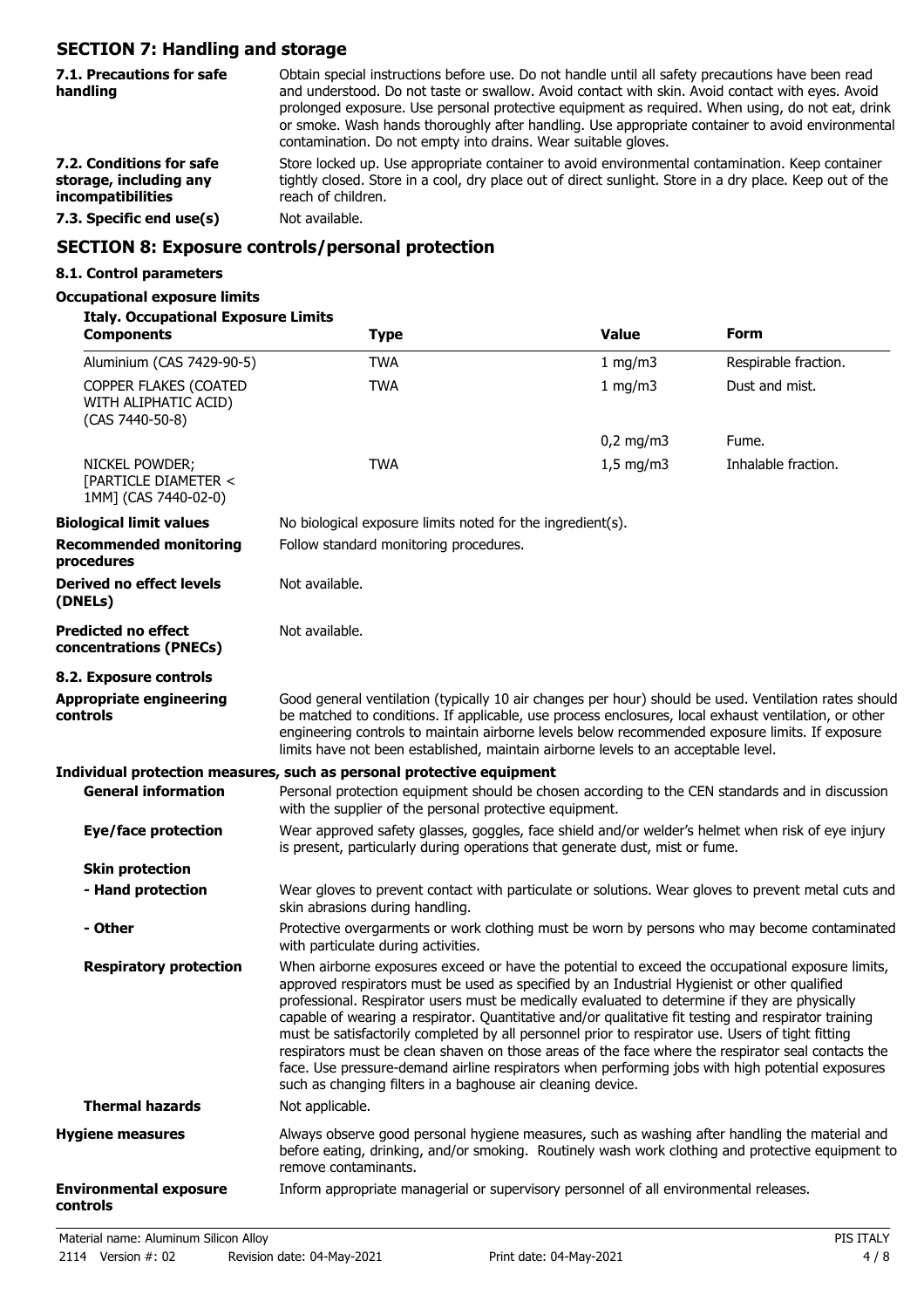## **SECTION 9: Physical and chemical properties**

# **9.1. Information on basic physical and chemical properties**

| <b>Appearance</b>                                     |                                                             |
|-------------------------------------------------------|-------------------------------------------------------------|
| <b>Physical state</b>                                 | Solid.                                                      |
| Form                                                  | Solid.                                                      |
| Colour                                                | Silver. Grey metallic.                                      |
| <b>Odour</b>                                          | None.                                                       |
| Odour threshold                                       | Not applicable.                                             |
| рH                                                    | Not applicable.                                             |
| <b>Melting point/freezing point</b>                   | $>$ 548 °C ( $>$ 1018,4 °F) estimated / Not applicable.     |
| <b>Initial boiling point and</b><br>boiling range     | Not applicable.                                             |
| <b>Flash point</b>                                    | Not applicable.                                             |
| <b>Evaporation rate</b>                               | Not applicable.                                             |
| <b>Flammability (solid, gas)</b>                      | None known.                                                 |
| Upper/lower flammability or explosive limits          |                                                             |
| <b>Flammability limit - lower</b><br>(%)              | Not applicable.                                             |
| <b>Flammability limit -</b><br>upper $(\% )$          | Not applicable.                                             |
| <b>Explosive limit - lower (</b><br>%)                | Not applicable.                                             |
| <b>Explosive limit - upper</b><br>(%)                 | Not applicable.                                             |
| <b>Vapour pressure</b>                                | Not applicable.                                             |
| <b>Vapour density</b>                                 | Not applicable.                                             |
| <b>Relative density</b>                               | Not applicable.                                             |
| Solubility(ies)                                       |                                                             |
| Solubility (water)                                    | Insoluble                                                   |
| <b>Partition coefficient</b><br>(n-octanol/water)     | Not applicable.                                             |
| <b>Auto-ignition temperature</b>                      | Not applicable.                                             |
| <b>Decomposition temperature</b>                      | Not applicable.                                             |
| <b>Viscosity</b>                                      | Not applicable.                                             |
| <b>Explosive properties</b>                           | Not explosive.                                              |
| <b>Oxidising properties</b>                           | Not oxidising.                                              |
| 9.2. Other information                                |                                                             |
| <b>Density</b>                                        | 2,80 g/cm3 estimated                                        |
| <b>Specific gravity</b>                               | 2,8 estimated                                               |
| <b>SECTION 10: Stability and reactivity</b>           |                                                             |
| 10.1. Reactivity                                      | Not available.                                              |
| 10.2. Chemical stability                              | Material is stable under normal conditions.                 |
| 10.3. Possibility of hazardous<br>reactions           | No dangerous reaction known under conditions of normal use. |
| 10.4. Conditions to avoid                             | Contact with incompatible materials.                        |
| 10.5. Incompatible materials                          | Strong oxidising agents.                                    |
| 10.6. Hazardous<br>decomposition products             | No hazardous decomposition products are known.              |
| $C$ E $C$ TI $\Omega$ NI 44. Territorianized informac |                                                             |

# **SECTION 11: Toxicological information**

| <b>General information</b>               | Occupational exposure to the substance or mixture may cause adverse effects. |
|------------------------------------------|------------------------------------------------------------------------------|
| Information on likely routes of exposure |                                                                              |
| <b>Inhalation</b>                        | Prolonged inhalation may be harmful.                                         |
| Skin contact                             | No adverse effects due to skin contact are expected.                         |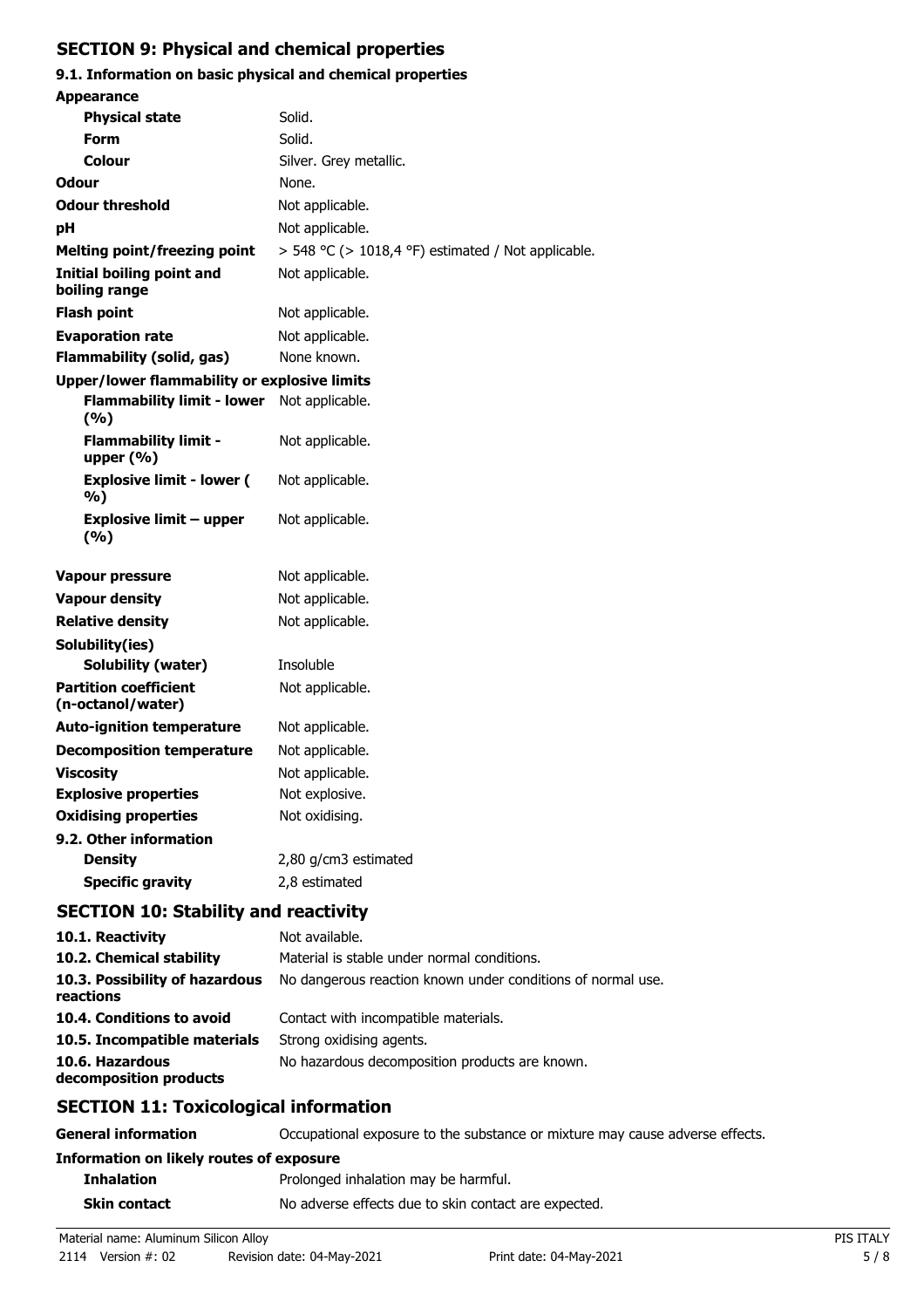| Eye contact                                                                                                                  |                               | Direct contact with eyes may cause temporary irritation.                                                                                                                                              |                                |
|------------------------------------------------------------------------------------------------------------------------------|-------------------------------|-------------------------------------------------------------------------------------------------------------------------------------------------------------------------------------------------------|--------------------------------|
| <b>Ingestion</b>                                                                                                             | occupational exposure.        | May cause discomfort if swallowed. However, ingestion is not likely to be a primary route of                                                                                                          |                                |
| <b>Symptoms</b>                                                                                                              |                               | Direct contact with eyes may cause temporary irritation.                                                                                                                                              |                                |
| 11.1. Information on toxicological effects                                                                                   |                               |                                                                                                                                                                                                       |                                |
| <b>Acute toxicity</b>                                                                                                        | Not applicable.               |                                                                                                                                                                                                       |                                |
| <b>Skin corrosion/irritation</b>                                                                                             |                               | Prolonged skin contact may cause temporary irritation.                                                                                                                                                |                                |
| Serious eye damage/eye<br>irritation                                                                                         |                               | Direct contact with eyes may cause temporary irritation.                                                                                                                                              |                                |
| <b>Respiratory sensitisation</b>                                                                                             | Not a respiratory sensitizer. |                                                                                                                                                                                                       |                                |
| <b>Skin sensitisation</b>                                                                                                    |                               | This product is not expected to cause skin sensitisation.                                                                                                                                             |                                |
| <b>Germ cell mutagenicity</b>                                                                                                | mutagenic or genotoxic.       | No data available to indicate product or any components present at greater than 0.1% are                                                                                                              |                                |
| Carcinogenicity                                                                                                              |                               |                                                                                                                                                                                                       |                                |
| <b>IARC Monographs. Overall Evaluation of Carcinogenicity</b><br>NICKEL POWDER; [PARTICLE DIAMETER < 1MM]<br>(CAS 7440-02-0) |                               | 2B Possibly carcinogenic to humans.                                                                                                                                                                   |                                |
| <b>Reproductive toxicity</b>                                                                                                 |                               | This product is not expected to cause reproductive or developmental effects.                                                                                                                          |                                |
| <b>Specific target organ toxicity</b><br>- single exposure                                                                   | Not classified.               |                                                                                                                                                                                                       |                                |
| <b>Specific target organ toxicity</b><br>- repeated exposure                                                                 |                               | Causes damage to organs () through prolonged or repeated exposure by inhalation.                                                                                                                      |                                |
| <b>Aspiration hazard</b>                                                                                                     | Not an aspiration hazard.     |                                                                                                                                                                                                       |                                |
| <b>Mixture versus substance</b><br>information                                                                               | No information available.     |                                                                                                                                                                                                       |                                |
| <b>Other information</b>                                                                                                     | Not available.                |                                                                                                                                                                                                       |                                |
| <b>SECTION 12: Ecological information</b>                                                                                    |                               |                                                                                                                                                                                                       |                                |
|                                                                                                                              |                               |                                                                                                                                                                                                       |                                |
| 12.1. Toxicity                                                                                                               |                               | The product is not classified as environmentally hazardous. However, this does not exclude the<br>possibility that large or frequent spills can have a harmful or damaging effect on the environment. |                                |
| <b>Product</b>                                                                                                               |                               | <b>Species</b>                                                                                                                                                                                        | <b>Test Results</b>            |
| <b>Aluminum Silicon Alloy</b>                                                                                                |                               |                                                                                                                                                                                                       |                                |
| <b>Aquatic</b>                                                                                                               |                               |                                                                                                                                                                                                       |                                |
| Acute                                                                                                                        |                               |                                                                                                                                                                                                       |                                |
| Fish                                                                                                                         | LC50                          | <b>Fish</b>                                                                                                                                                                                           | 1,475 mg/l, 96 hours estimated |
| <b>Components</b>                                                                                                            |                               | <b>Species</b>                                                                                                                                                                                        | <b>Test Results</b>            |
| COPPER FLAKES (COATED WITH ALIPHATIC ACID) (CAS 7440-50-8)                                                                   |                               |                                                                                                                                                                                                       |                                |
| <b>Aquatic</b><br>Acute                                                                                                      |                               |                                                                                                                                                                                                       |                                |
| Crustacea                                                                                                                    | <b>EC50</b>                   | Blue crab (Callinectes sapidus)                                                                                                                                                                       | 0,0031 mg/l                    |
| Fish                                                                                                                         | <b>LC50</b>                   | Fathead minnow (Pimephales promelas)                                                                                                                                                                  | 0,0219 - 0,0446 mg/l, 96 hours |
|                                                                                                                              |                               |                                                                                                                                                                                                       |                                |
| NICKEL POWDER; [PARTICLE DIAMETER < 1MM] (CAS 7440-02-0)<br><b>Aquatic</b>                                                   |                               |                                                                                                                                                                                                       |                                |
| Acute                                                                                                                        |                               |                                                                                                                                                                                                       |                                |
| Fish                                                                                                                         | LC50                          | Rainbow trout, donaldson trout<br>(Oncorhynchus mykiss)                                                                                                                                               | $0,06$ mg/l, 4 days            |
|                                                                                                                              |                               |                                                                                                                                                                                                       |                                |
| 12.2. Persistence and<br>degradability                                                                                       |                               | * Estimates for product may be based on additional component data not shown.<br>No data is available on the degradability of this product.                                                            |                                |
| 12.3. Bioaccumulative<br>potential                                                                                           | No data available.            |                                                                                                                                                                                                       |                                |
| <b>Partition coefficient</b><br>n-octanol/water (log Kow)                                                                    | Not available.                |                                                                                                                                                                                                       |                                |
| <b>Bioconcentration factor (BCF)</b>                                                                                         | Not available.                |                                                                                                                                                                                                       |                                |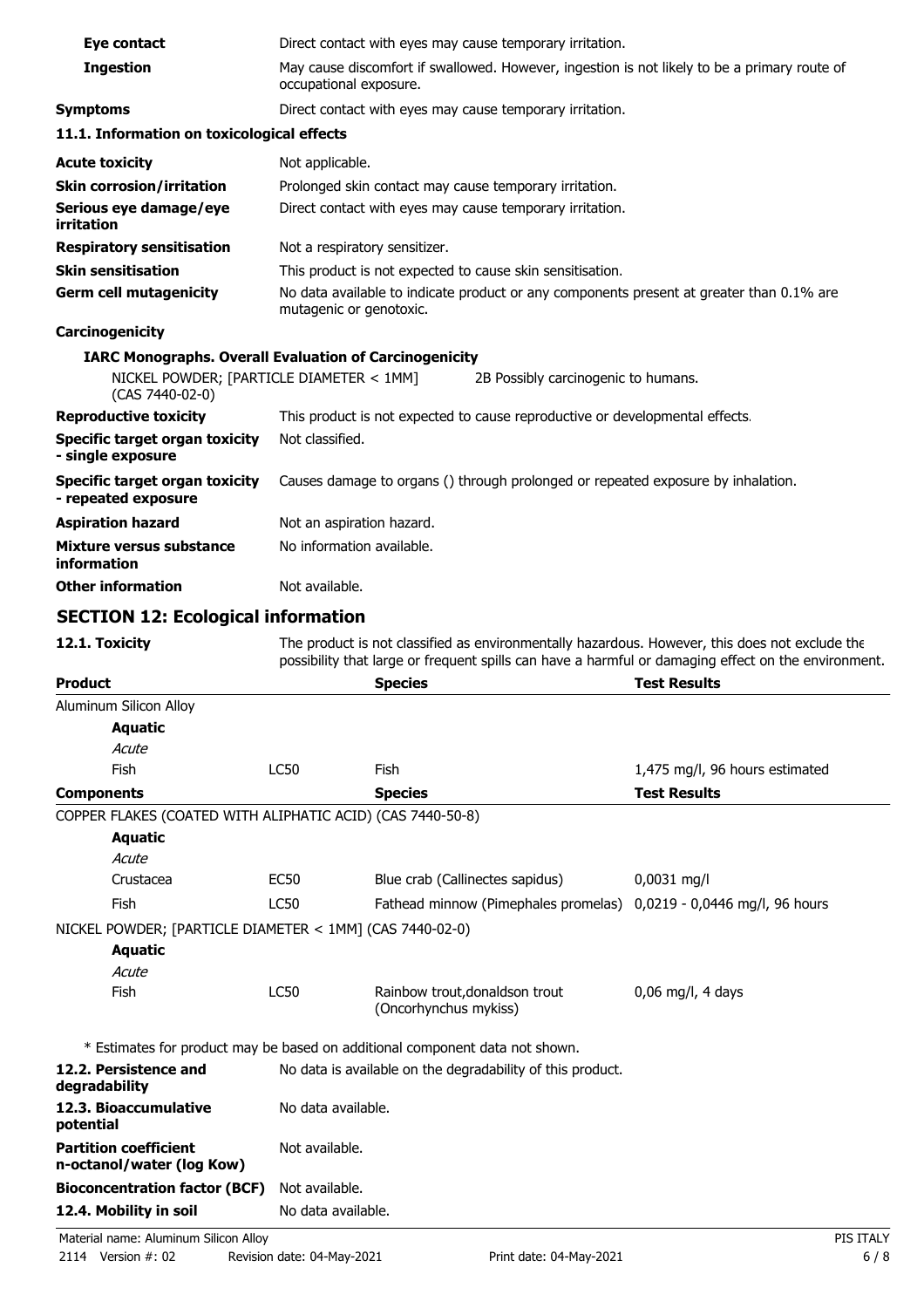| 12.5. Results of PBT and<br>vPvB assessment | Not a PBT or vPvB substance or mixture.                                                                                                                                                    |
|---------------------------------------------|--------------------------------------------------------------------------------------------------------------------------------------------------------------------------------------------|
| 12.6. Other adverse effects                 | No other adverse environmental effects (e.g. ozone depletion, photochemical ozone creation<br>potential, endocrine disruption, global warming potential) are expected from this component. |

### **SECTION 13: Disposal considerations**

#### **13.1. Waste treatment methods**

| <b>Residual waste</b>                  | Dispose of in accordance with local regulations. Empty containers or liners may retain some product<br>residues. This material and its container must be disposed of in a safe manner (see: Disposal<br>instructions). |
|----------------------------------------|------------------------------------------------------------------------------------------------------------------------------------------------------------------------------------------------------------------------|
| <b>Contaminated packaging</b>          | Since emptied containers may retain product residue, follow label warnings even after container is<br>emptied. Empty containers should be taken to an approved waste handling site for recycling or<br>disposal.       |
| EU waste code                          | The Waste code should be assigned in discussion between the user, the producer and the waste<br>disposal company.                                                                                                      |
| <b>Disposal</b><br>methods/information | Collect and reclaim or dispose in sealed containers at licensed waste disposal site.                                                                                                                                   |
| <b>Special precautions</b>             | Dispose in accordance with all applicable regulations.                                                                                                                                                                 |

### **SECTION 14: Transport information**

#### **ADR**

14.1. - 14.6.: Not regulated as dangerous goods.

#### **RID**

14.1. - 14.6.: Not regulated as dangerous goods.

#### **ADN**

14.1. - 14.6.: Not regulated as dangerous goods.

#### **IATA**

14.1. - 14.6.: Not regulated as dangerous goods.

### **IMDG**

14.1. - 14.6.: Not regulated as dangerous goods.

### **SECTION 15: Regulatory information**

### **15.1. Safety, health and environmental regulations/legislation specific for the substance or mixture**

### **EU regulations**

**Regulation (EC) No. 1005/2009 on substances that deplete the ozone layer, Annex I and II, as amended** Not listed.

**Regulation (EU) 2019/1021 On persistent organic pollutants (recast), as amended**

Not listed.

**Regulation (EU) No. 649/2012 concerning the export and import of dangerous chemicals, Annex I, Part 1 as amended**

Not listed.

**Regulation (EU) No. 649/2012 concerning the export and import of dangerous chemicals, Annex I, Part 2 as amended**

Not listed.

**Regulation (EU) No. 649/2012 concerning the export and import of dangerous chemicals, Annex I, Part 3 as amended**

Not listed.

**Regulation (EU) No. 649/2012 concerning the export and import of dangerous chemicals, Annex V as amended** Not listed.

### **Regulation (EC) No. 166/2006 Annex II Pollutant Release and Transfer Registry, as amended**

Aluminium (CAS 7429-90-5)

COPPER FLAKES (COATED WITH ALIPHATIC ACID) (CAS 7440-50-8)

NICKEL POWDER; [PARTICLE DIAMETER < 1MM] (CAS 7440-02-0)

#### **Regulation (EC) No. 1907/2006, REACH Article 59(10) Candidate List as currently published by ECHA** Not listed.

### **Authorisations**

#### **Regulation (EC) No. 1907/2006, REACH Annex XIV Substances subject to authorization, as amended** Not listed.